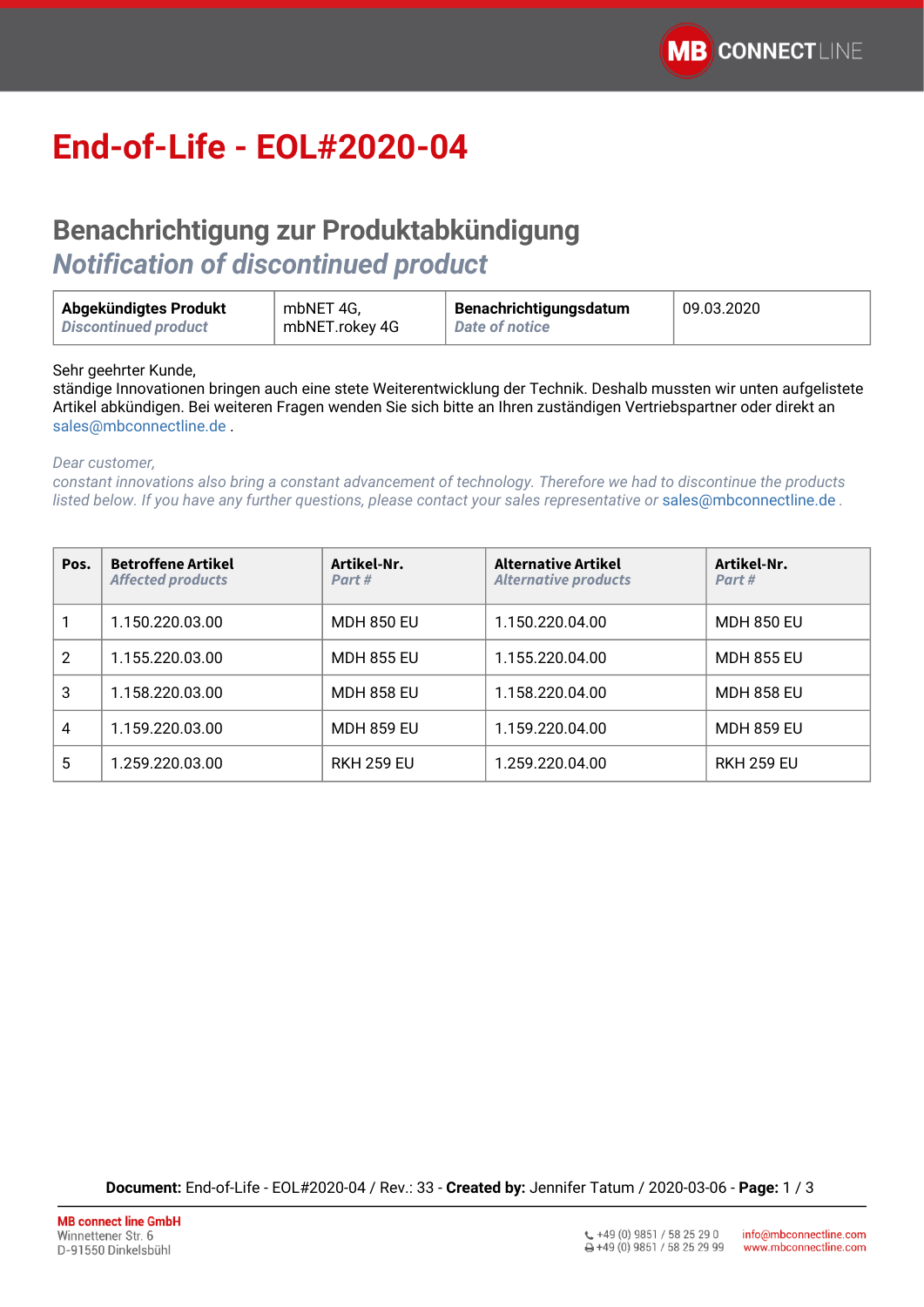## **Details zum Alternativprodukt** *Details of the alternative product*

Die nachfolgende Tabelle gibt Ihnen einen schnellen Überblick des Funktionsumfangs/der technischen Eigenschaften des Alternativprodukts sowie dessen Kompatibilität zum abgekündigten Produkt.

*The following table gives you a quick overview of the functional scope/technical properties of the alternative product as well as its compatibility with the discontinued product.*

| <b>betrifft</b><br><i>affects</i> | Technische Informationen Alternativprodukt<br><b>Technical information of alternative product</b>                                                                                                                                                   | Kompatibilität<br><b>Compatibility</b>                                                                                                                                                                                                                                        |  |  |
|-----------------------------------|-----------------------------------------------------------------------------------------------------------------------------------------------------------------------------------------------------------------------------------------------------|-------------------------------------------------------------------------------------------------------------------------------------------------------------------------------------------------------------------------------------------------------------------------------|--|--|
| Pos.<br>$1 - 5$                   | • Geänderte Frequenzbänder:<br>Changed frequency range:<br>HSxPA: 900 (B8), 2100 (B1) MHz<br>LTE (4G): 800 (B20), 900 (B8), 1800 (B3),<br>2100 (B1), 2600 (B7) MHz<br>· Höhere Downloadrate LTE (4G): max.:<br>Higher download rate LTE (4G): max.: | vollständig / completely<br>Der Alternativartikel deckt den<br>Funktionsumfang / die technischen<br>Eigenschaften des Vorgängerartikels zu<br>$100%$ ab.<br>The alternative product covers the functional<br>scope / technical properties of the previous<br>product by 100%. |  |  |
| 150 Mbps                          |                                                                                                                                                                                                                                                     | teilweise / partially                                                                                                                                                                                                                                                         |  |  |
|                                   | • Geänderte Finsatzländer:<br>Changed target regions:                                                                                                                                                                                               | Der Alternativartikel weißt abweichende<br>Funktionen / technische Eigenschaften auf.                                                                                                                                                                                         |  |  |
|                                   | Europe                                                                                                                                                                                                                                              | Bitte prüfen Sie die individuelle Eignung<br>bezüglich Ihrer Anwendungsfälle!<br>The alternative product has different<br>functions / technical properties. Please<br>check the individual suitability for your<br>application cases!                                         |  |  |
|                                   | · Stromaufnahme:<br>Current consumption:                                                                                                                                                                                                            |                                                                                                                                                                                                                                                                               |  |  |
|                                   | max. 500 mA @ 24 V                                                                                                                                                                                                                                  |                                                                                                                                                                                                                                                                               |  |  |
|                                   |                                                                                                                                                                                                                                                     | keine / no                                                                                                                                                                                                                                                                    |  |  |
|                                   |                                                                                                                                                                                                                                                     | Kein Alternativartikel verfügbar.<br>No alternative product available.                                                                                                                                                                                                        |  |  |

**Document:** End-of-Life - EOL#2020-04 / Rev.: 33 - **Created by:** Jennifer Tatum / 2020-03-06 - **Page:** 2 / 3